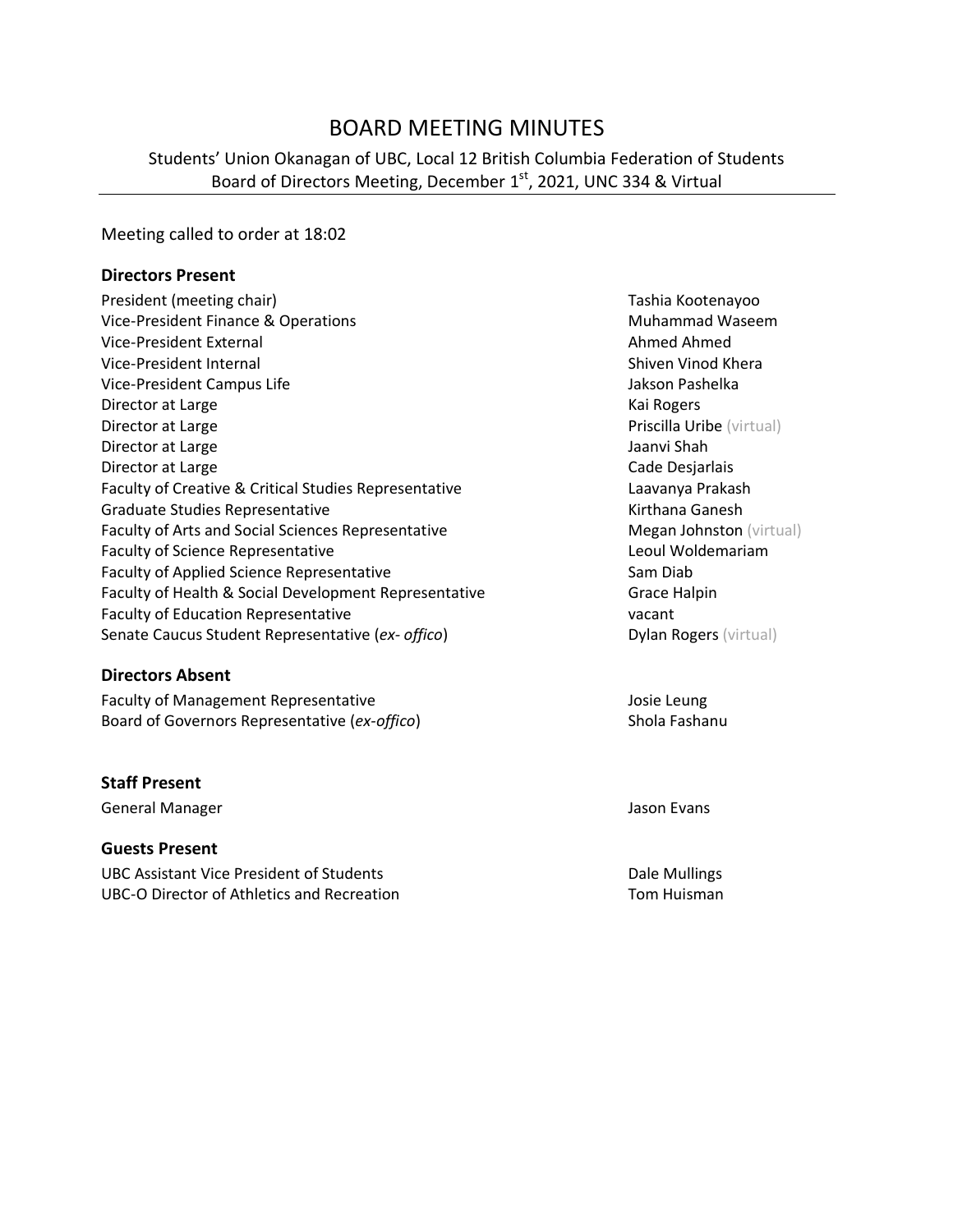### **1.** ACKNOWLEDGEMENT OF TERRITORY

*We would like to acknowledge that we are on the traditional, ancestral territory of the Okanagan Nation. We would like to recognize that learning happened in this place long before this institution was established. It's important that we understand that we are very privileged to be living, working, and learning in these territories that are not our own.*

## **2.** ADOPTION OF AGENDA AND REVIEW OF MEMBERSHIP

21/12/01.01

Desjarlais/Rogers

Be it resolved that the agenda be adopted.

21/12/01.02

Waseem/Desjarlais

Be it resolved that the agenda be amended to include a presentation of Student Association funding report.

Carried

21/12.01 carried as amended

## **3.** ADOPTION OF MINUTES FROM PREVIOUS MEETINGS

21/12/01.03

Rogers/Ahmed

Be it resolved that minutes of the meeting held November 24<sup>th</sup>, 2021 be adopted. Carried

### **4.** PRESENTATIONS

### **4.1 UBC Field House**

UBC Okanagan Athletics director, Tom Huisman provided the Board of Directors an overview of the Field House proposal. He discussed student feedback on recreational space on campus and needs for improvement.

The Board of Directors agreed that whereas there is a need for more recreational space further funding avenues should be explored to move away from a student funded model.

Johnston arrived at 18:35

### **4.2 UBC Student Wellness**

Assistant Vice President of Students, Dale Mullings provided the user data from the 2020 audit on Health and Wellness. He reviewed the structural changes of the portfolio to provide consistency on services and improve experiences for students. The plan he presented reviewed changes for the next five years.

The Board of Directors was satisfied with the proposal and excited to see the impact it brings to students on the Okanagan campus.

### **4.3 Student Association Funding Report**

21/12/01.04 Waseem/Desjarlais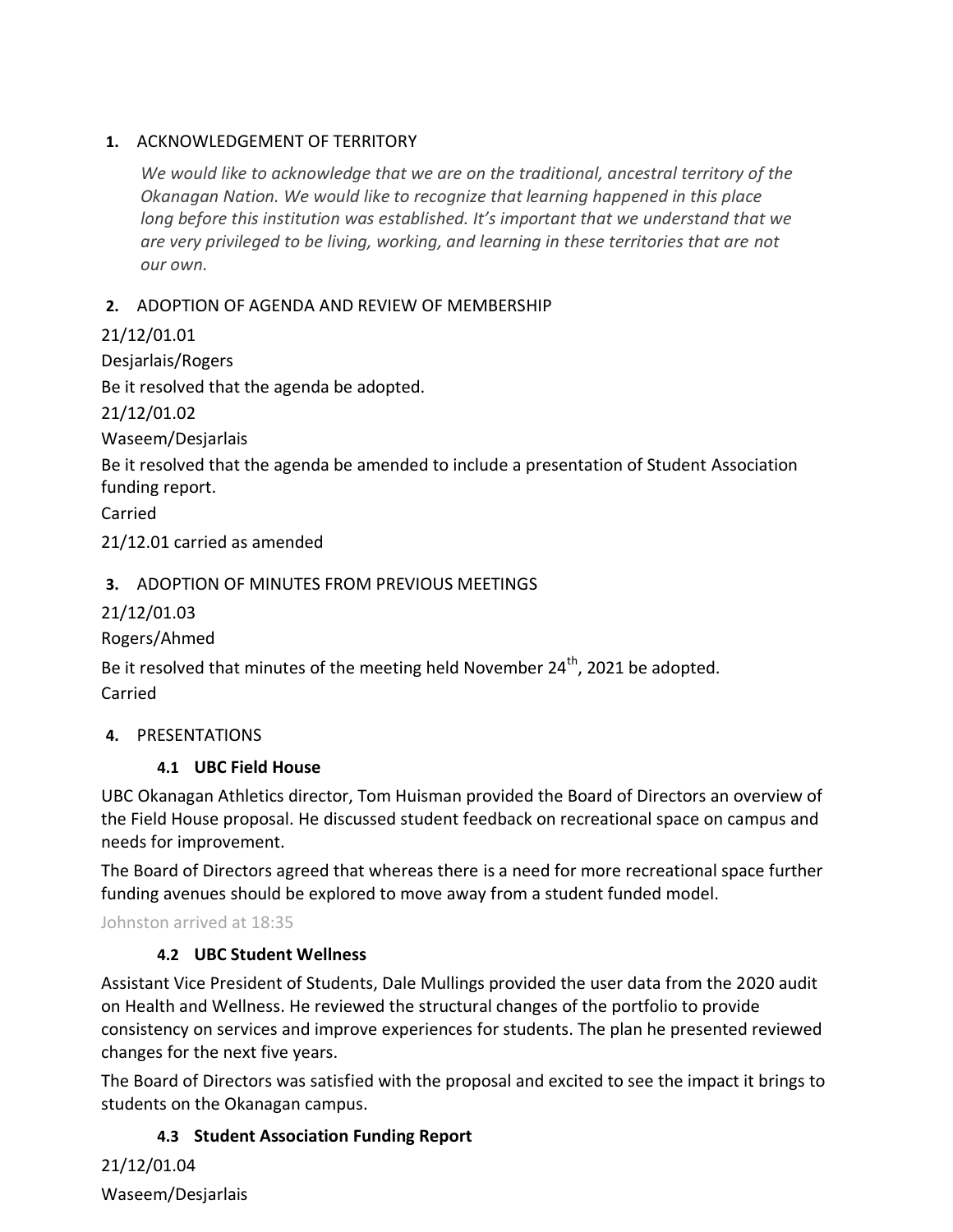Be it resolved that the Student Association funding report be tabled until the December  $15^{th}$ meeting.

Carried

## **5.** OLD BUSINESS

21/12/01.05

Kootenayoo/Rogers

Be it resolved that Serena Slonowski be appointed as the Faculty of Education representative.

Desjarlais inquired on lack of engagement with the Faculty of Education representative position in elections.

Kootenayoo explained the historical lack of engagement due to the timeline of the program and the SUO board term timeline.

The Board agreed the policy committee would look into the elections timelines for graduate and master programs to review the plausible solutions.

Carried

21/12/01.04

Evans/Waseem

Be it resolved that the amended minutes of the meeting held October  $13<sup>th</sup>$ , 2021 be adopted. Carried

**6.** EXECUTIVE REPORTS

# **7.** COMMITTEE BUSINESS

# **7.1 Executive Committee**

- **7.2 Finance Committee**
- **7.3 Policy Committee**

21/12/01.06

Khera/Desjarlais

Be it resolved that minutes of the meeting held November 23<sup>rd</sup>, 2021 be adopted. Carried

# **7.4 Campus Life Committee**

# 21/12/01.07

Pashelka/Ahmed

Be it resolved that minutes of the meeting held November 26<sup>th</sup>, 2021 be adopted. Carried

# **7.5 Campaigns Committee**

**7.6 Oversight Committee**

# **7.7 Graduate Student Committee**

21/12/01.08

# Ganesh/Ahmed

Be it resolved that the Graduate Student honoraria be disbursed as follows: